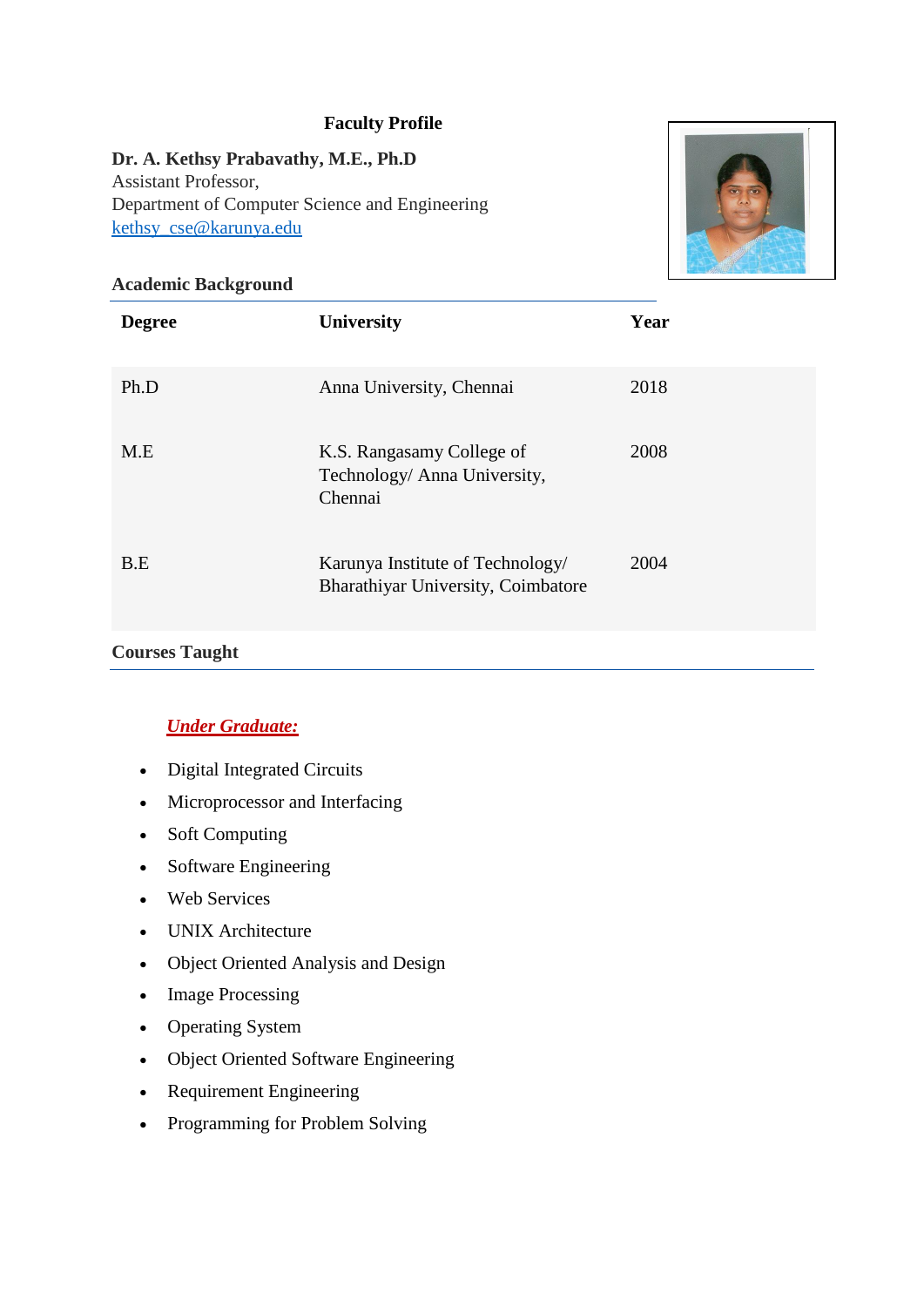# *Post Graduate:*

Advanced Operating System

#### **Research Interests**

- Image Segmentation
- Video Segmentation
- Shot Boundary Detection in video
- Object Based Video Retrieval

#### **Most recent Publications**

- Veena Ramakrishnan, A. Kethsy Prabhavathy, J. Devi Shree, "A Survey on Vehicle Detection Techniques in Aerial Surveillance", International Journal of Computer Applications, Vol. 55, No.18, pp. 43-47, October 2012. DOI=10.1.1.248.310
- Anu Rachel Abraham, A. Kethsy Prabhavathy, J. Devi Shree, "A Survey on Video Inpainting", International Journal of Computer Applications, Vol. 55, No. 9, pp. 43-47, October 2012. DOI: 10.5120/8923-2761
- Mrs. Kethsy Prabavathy, J. Sophia Joycy, "Survey on Automatic Segmentation of Relevant Textures in Agricultural Images", CiiT International Journal of Digital Image Processing, Vol. 4, No. 3, pp. 123-129, Feb. 2012.
- Anna Geomi. George, Kethsy Prabavathy, "A Survey on Different Approaches used in Image Quality Assessment", International Journal of Emerging Technology and Advanced Engineering, Vol. 3, Issue 2, pp. 197-203, Feb. 2013.DOI=10.1.1.413.9053
- Anna Geomi. George, Kethsy Prabavathy, "Blind Image Quality Assessment for Highly Distorted Images using Ciqe Algorithm", International Journal of Engineering Research and Technology, Vol. 2, Issue 3, pp. 1-5, March 2013.
- Elizabeth Sama Sam, A. Kethsy Prabhavathy, J. Devi Shree, "A Survey on Outdoor Scene Image Segmentation", International Journal of Computer Applications, Vol. 55, No. 9, pp. 5-9, October 2012. DOI: 10.5120/8781-2752
- A. Kethsy Prabhavathy , J. Devi Shree and K. Saranya, "Survey on a New Approach for Video Cut Detection Using Fuzzy Logic Control", International Journal of Engineering Research & Technology (IJERT), Vol. 2 Issue 12, December – 2013
- Asirvatham Kethsy Prabavathy & J. Devi Shree, 'Gradual transition detection in shot boundary using gradual curve point', Journal of National Science Foundation of Sri Lanka, 2018 46 (3): 393 – 398. DOI: http://dx.doi.org/10.4038/jnsfsr.v46i3.8491 [Impact Factor: 0.42]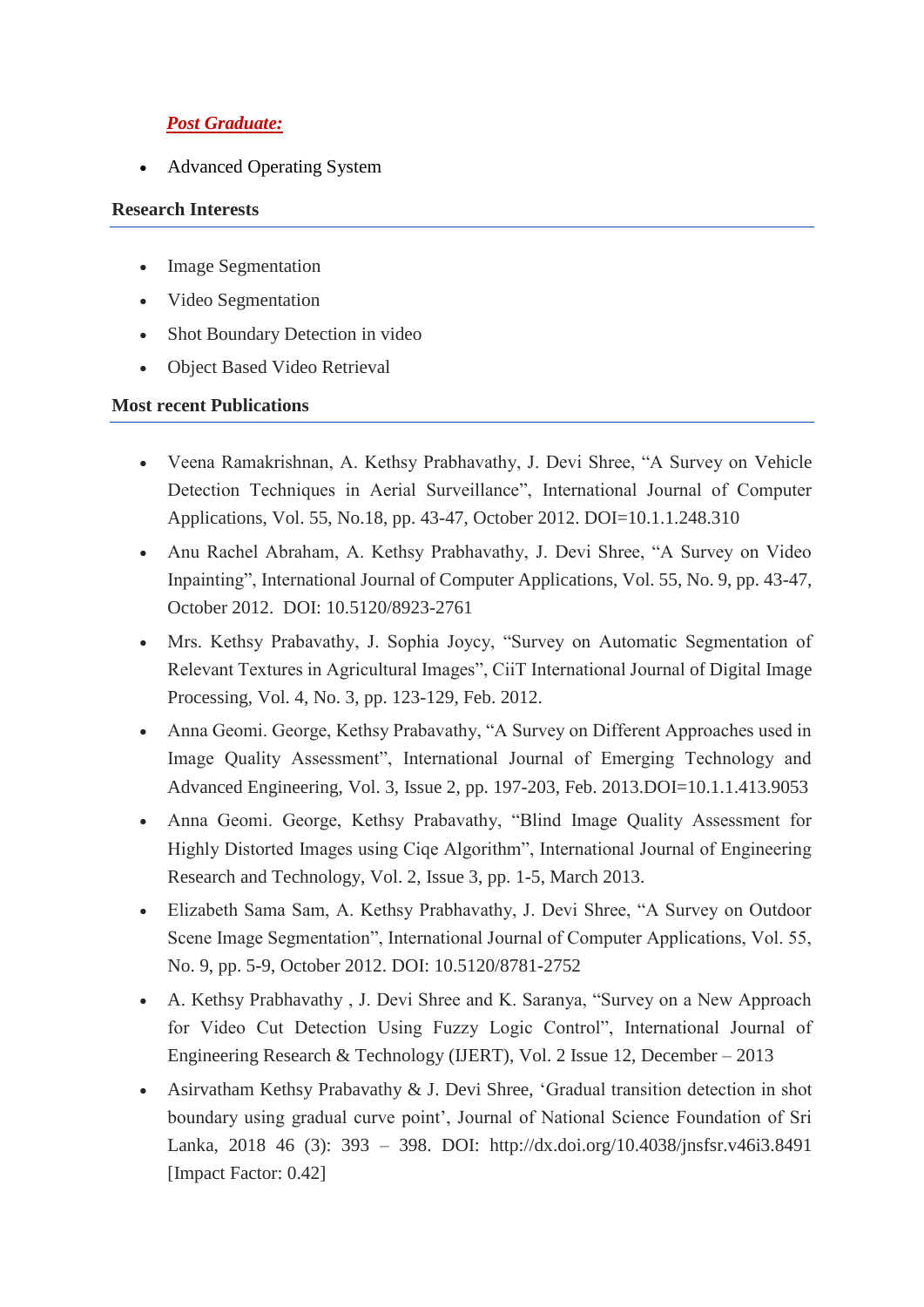- Kethsy Prabavathy A & J. Devi Shree, 'Histogram difference with Fuzzy rule base modeling for gradual shot boundary detection in video cloud applications', International Journal of Cluster Computing, Springer Publication, Published online on 07 October 2017. DOI 10.1007/s10586-017-1201-0 [Impact Factor: 2.040]
- LL Lukose, N Joseph, K Prabavathy, "Graph Cuts Method for Unsupervised Multiphase Segmentation", International Journal of Digital Image Processing, Vol 3 No 5 (2011) 287-290.
- N Joseph, LL Lukose, K Prabavathy, "Semi-Supervised Orthogonal Discriminant Analysis with Biased Discriminant Euclidean Algorithm", International Journal of Digital Image Processing, Vol 3 No 5 (2011) 291-294.
- Anna Geomi. George, Kethsy Prabavathy, "Blind Image Quality Assessment for Highly Distorted Images using Ciqe Algorithm", International Journal of Engineering Research and Technology, Vol. 2, Issue 3, pp. 1-5, March 2013.
- Elizabeth Sama Sam, A. Kethsy Prabhavathy, J. Devi Shree, "A Survey on Outdoor Scene Image Segmentation", International Journal of Computer Applications, Vol. 55, No. 9, pp. 5-9, October 2012. DOI: 10.5120/8781-2752
- A. Kethsy Prabhavathy , J. Devi Shree and K. Saranya, "Survey on a New Approach for Video Cut Detection Using Fuzzy Logic Control", International Journal of Engineering Research & Technology (IJERT), Vol. 2 Issue 12, December – 2013
- Asirvatham Kethsy Prabavathy & J. Devi Shree, 'Gradual transition detection in shot boundary using gradual curve point', Journal of National Science Foundation of Sri Lanka, 2018 46 (3): 393 – 398. DOI: http://dx.doi.org/10.4038/jnsfsr.v46i3.8491 [Impact Factor: 0.42]
- Kethsy Prabavathy A & J. Devi Shree, 'Histogram difference with Fuzzy rule base modeling for gradual shot boundary detection in video cloud applications', International Journal of Cluster Computing, Springer Publication, Published online on 07 October 2017. DOI 10.1007/s10586-017-1201-0 [Impact Factor: 2.040]
- LL Lukose, N Joseph, K Prabavathy, "Graph Cuts Method for Unsupervised Multiphase Segmentation", International Journal of Digital Image Processing, Vol 3 No 5 (2011) 287-290.
- N Joseph, LL Lukose, K Prabavathy, "Semi-Supervised Orthogonal Discriminant Analysis with Biased Discriminant Euclidean Algorithm", International Journal of Digital Image Processing, Vol 3 No 5 (2011) 291-294.
- Mrs. M.Mythily, Dr. A.Kethsy Prabavathy, Mr. S.Iwin Thanakumar Joseph, "A Design Pattern Structure Specification to Extract Statistical Report", Volume-8 Issue-10, August 2019, Regular Issue, Blue Eyes Intelligence Engineering and Sciences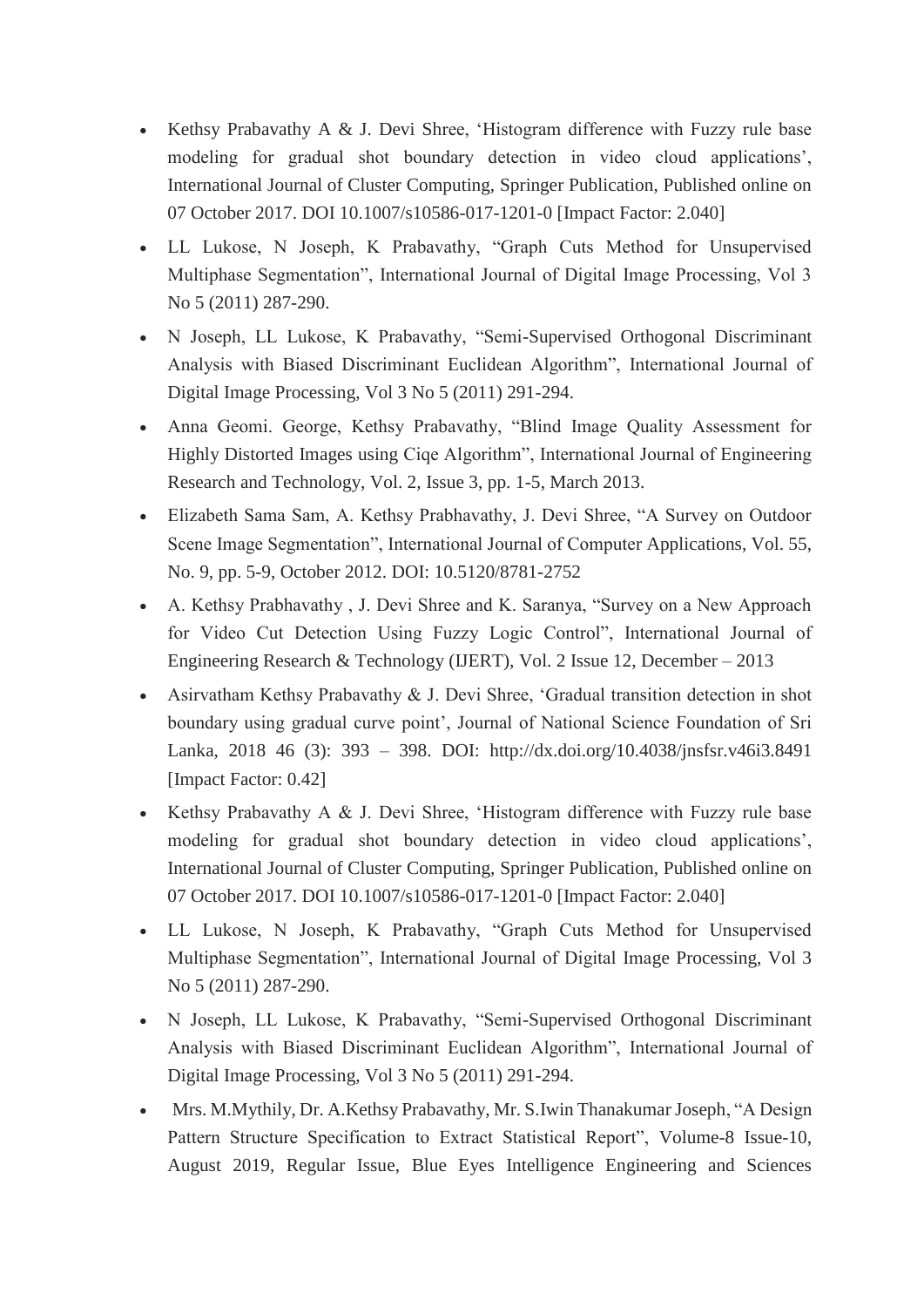Engineering and Sciences Publication - BEIESP, 8, 3066-3070, Aug 2019, 10.35940/ijitee.j9508.0881019, .2, 0.00, 0

 Mrs.J.A. M.Rexie, Mrs. M.Mythily, Dr. Kumudha Raimond, Dr. A.Kethsy Prabavathy, "NGS Short Read Alignment Algorithms and the role of Big Data and Cloud Computing", International Journal of Innovative Technology and Exploring Engineering, Blue Eyes Intelligence Engineering and Sciences Engineering and Sciences Publication - BEIESP, 8, 967-971, Oct 2019, 10.35940/ijitee.i8001.078919, 0, 0.00, 0.

### **Projects Guided**

### *Under Graduate:*

- Learning & Matching of Dynamic Shape manifolds for Human Action Recognition.
- Honey Pot.
- $\triangleright$  Online Product Catalog.
- $\triangleright$  Copyright Protection of Web Application through Watermarking.
- $\triangleright$  Billing Telecom Applications
- $\triangleright$  Automation of HR process Payroll, work time, HR
- $\triangleright$  Automation of HR process Training, Requirement
- $\triangleright$  Binary Segmentation for Cursive Handwritten Words
- $\triangleright$  Adaptive Human Motion Analysis and Prediction *Post Graduate:*
- $\triangleright$  Denoising in Video Sequence
- $\triangleright$  Image Segmentation for Minimizing the Mutual Information Loss.
- A Robust Image Segmentation using Edge Flow Vectors.
- Content-Based Image Retrieval using Biased Discriminant Euclidean Algorithm.
- $\triangleright$  Brute Force Numerical Algorithm for Unsupervised Multiphase Segmentation.
- $\triangleright$  Automatic segmentation of relevant textures in agricultural images
- Generalized Segmentation of Various Sports Videos.
- $\triangleright$  Blind Image Quality Assessment from NSS to Perceptual Quality.
- Airborne Moving Vehicle Detection using Bayesian Networks.
- $\triangleright$  Video In-painting using Posture Sequence Estimation.